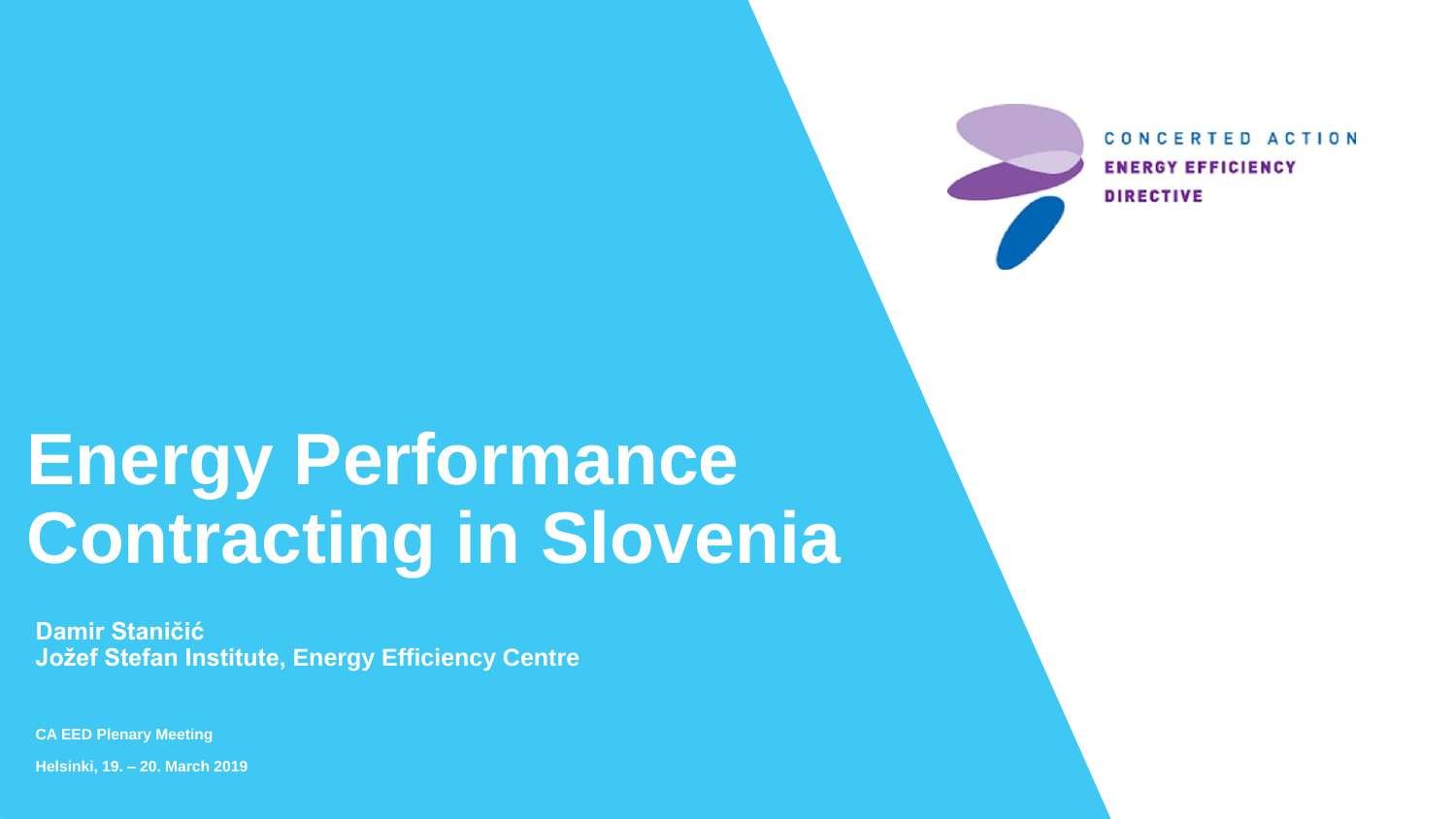# **Public Buildings Deep Renovation Programme**

**Planned investments (2016 -2023)** Cohesion Fund EUR 117,4 million (tendered 84%) Floor area 1.8 million m<sup>2</sup>

**EUR 415 million**





**EPC investments (2016 - 2018)** Cohesion Fund EUR 35 million

**EPC projects (2016 - 2018)** Floor area 0.6 million m<sup>2</sup> Energy savings 86 kWh/m<sup>2</sup>a; Renovation cost 158 EUR/m<sup>2</sup>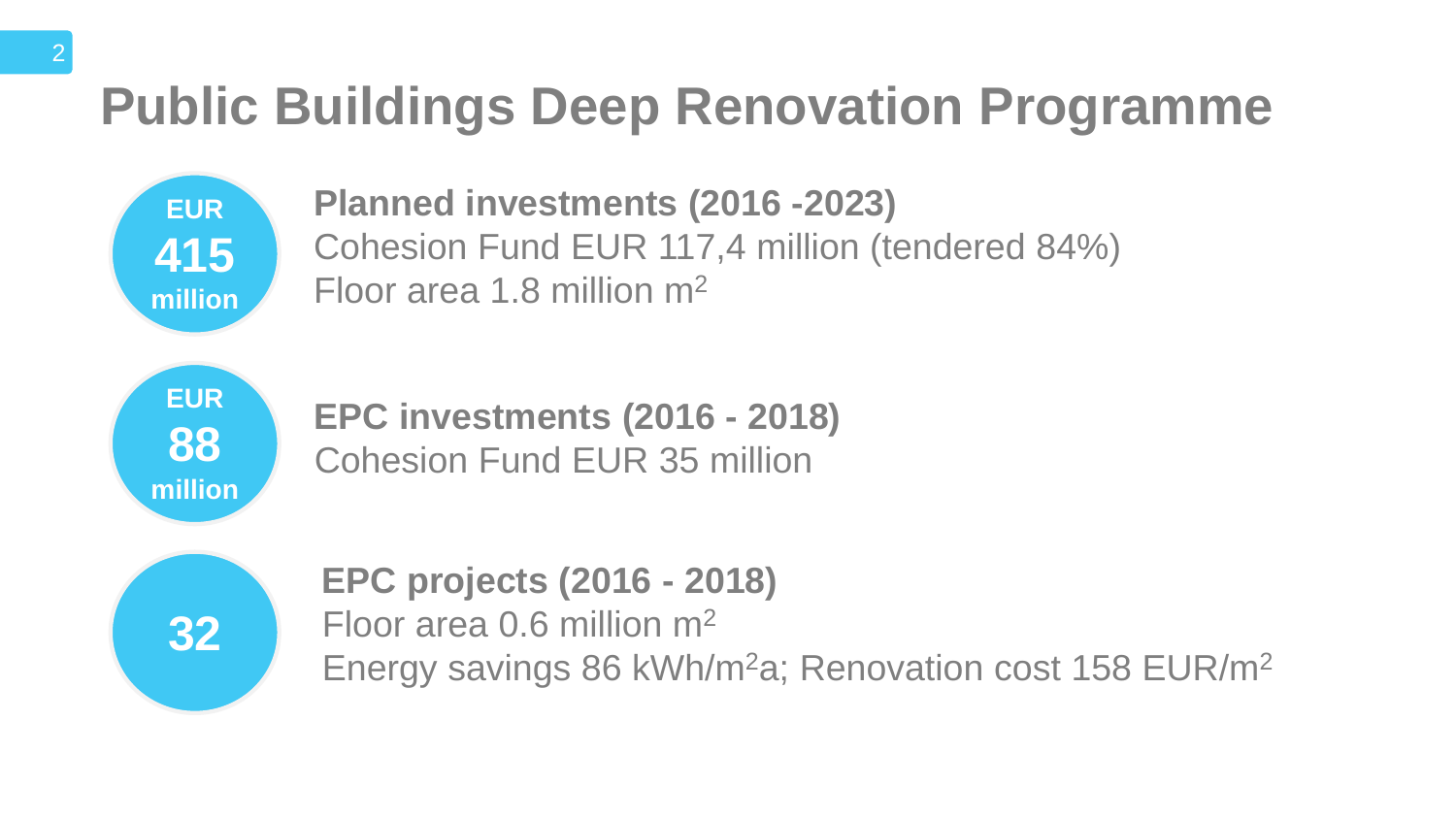## **EPC.SI Projects: Basic requirements**

Savings are **guaranteed** by the EPC provider and determined by **M&V**

- The EPC provider takes over the performance **risks**
	-
- The EPC provider supports long‐term use of **energy management**

# The EPC provider **finances** at least 50% of deep energy renovation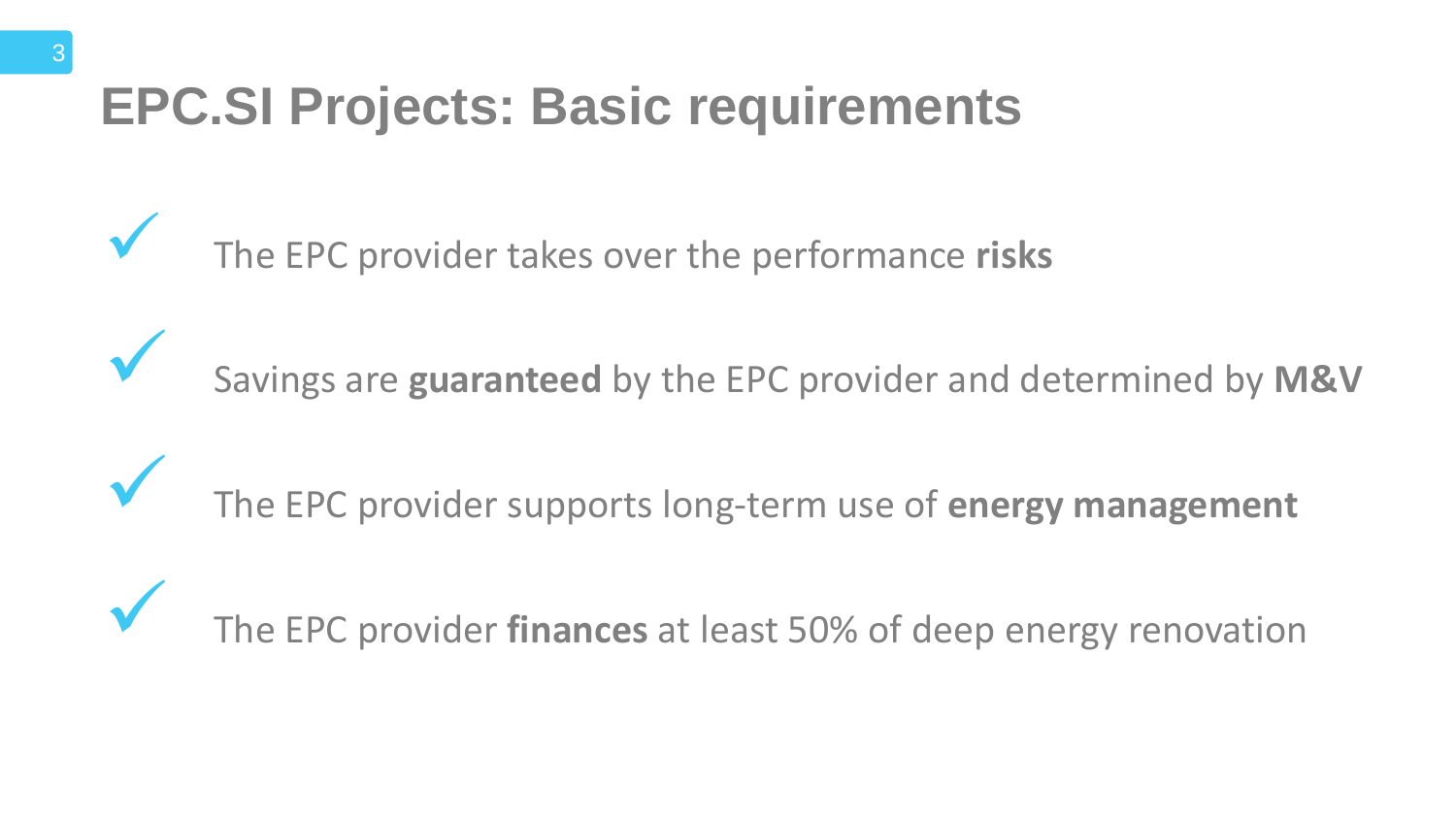# **SUSTAINABLE ENERGY CONTRACTING The Company of the Company of the Company**



#### 4 **EPC.SI Critical Success Factors: Market development know-how transfer**

#### **2020 – 2030**

#### **COMFORT**

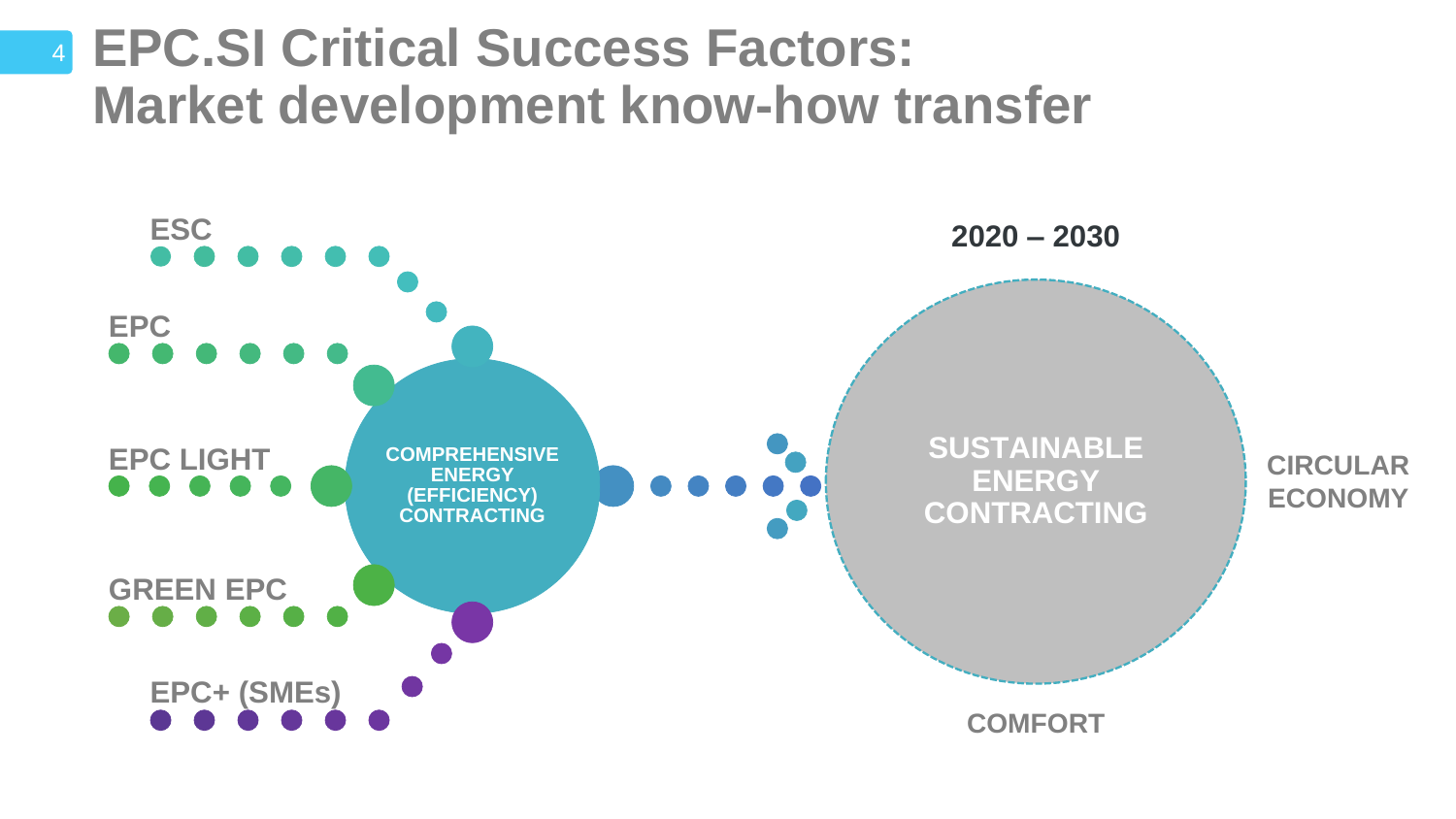### <sup>5</sup> **EPC.SI Critical Success Factors: Policy & Legislation**

- **EPC policy endorsed by the Ministry of Infrastructure (MoI), Ministry of the Republic of Slovenia** 
	- EU Cohesion Policy 2014-2020
	- Private Partnership Act, EUROSTAT statistical treatment check performed
	- oObligatory EPC test for public sector deep renovation investments
	- **Leadership and governance**
	- O Implementation led by MoI Project Office for the Energy Renovation of Buildings

# **Finance and Government Office for Development and European Cohesion Policy of**

o NEEAPs & Long-Term Strategy for Mobilising Investments in the Energy Renovation of Buildings (EED), EPC Guidelines, Operational Programme for the Implementation of the

oOf-balance sheet treatment of EPC implemented as service concession under Public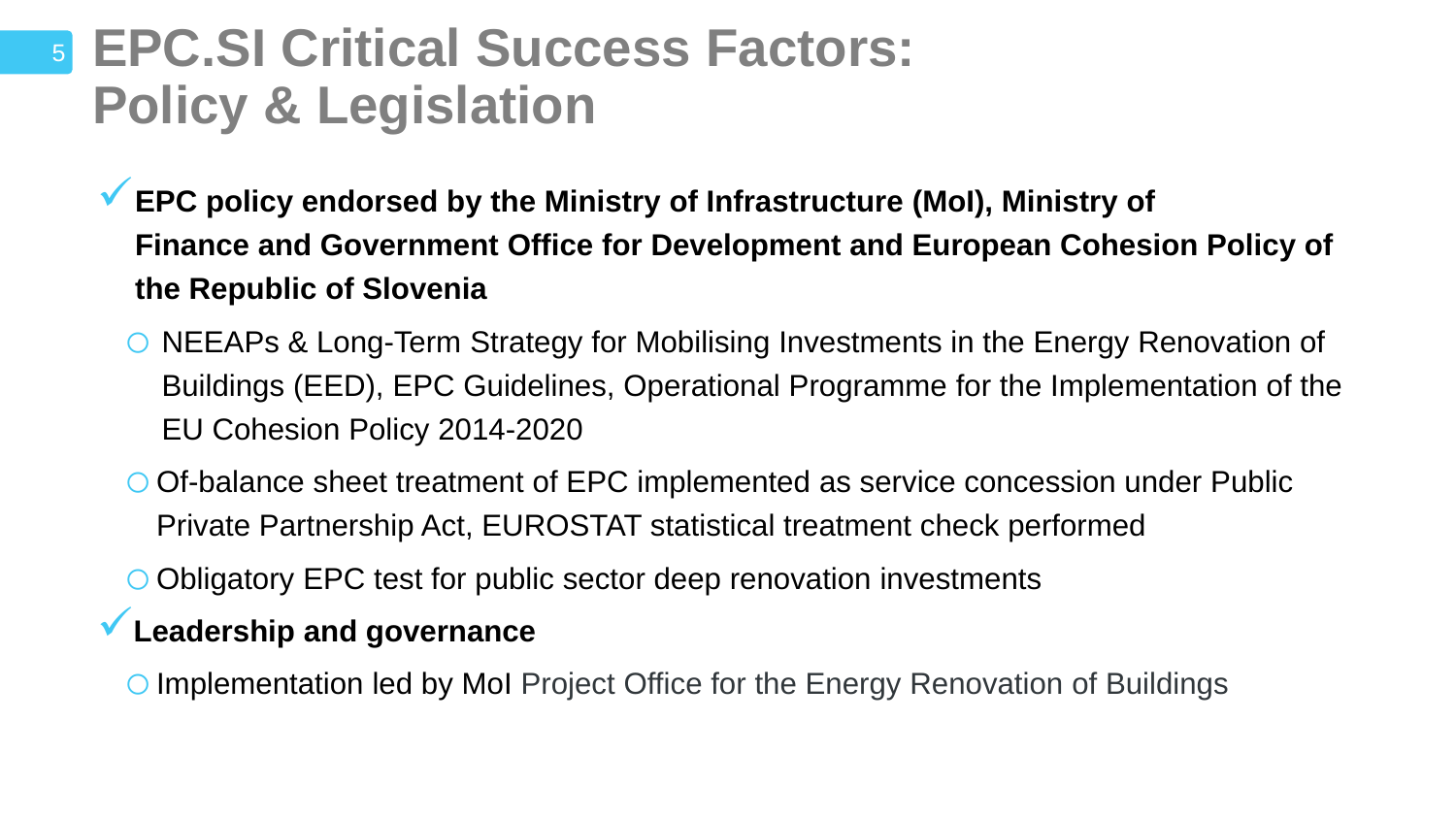### **EPC.SI Critical Success Factors: NEEAPs as programming tool**

- **EPC directly related measures** 
	- o H.1 Energy Performance Contracting
	- o G.9 Establishment of a guarantee scheme
	- o J.2 Financial incentives for the deep renovation of buildings in the public sector
	- o J.3 Introducing an energy management system in the public sector
	- o J.5 Public buildings energy renovation Projects Implementation Unit
- **EPC indirectly related measures** 
	- o H.3 Information, awareness-raising and training schemes for targeted public
	- o H.4 Education and training
	- o J.6 Support scheme for the renovation of built cultural heritage and other special building groups
	- o J.7 Preparation of sustainability criteria for public buildings renovation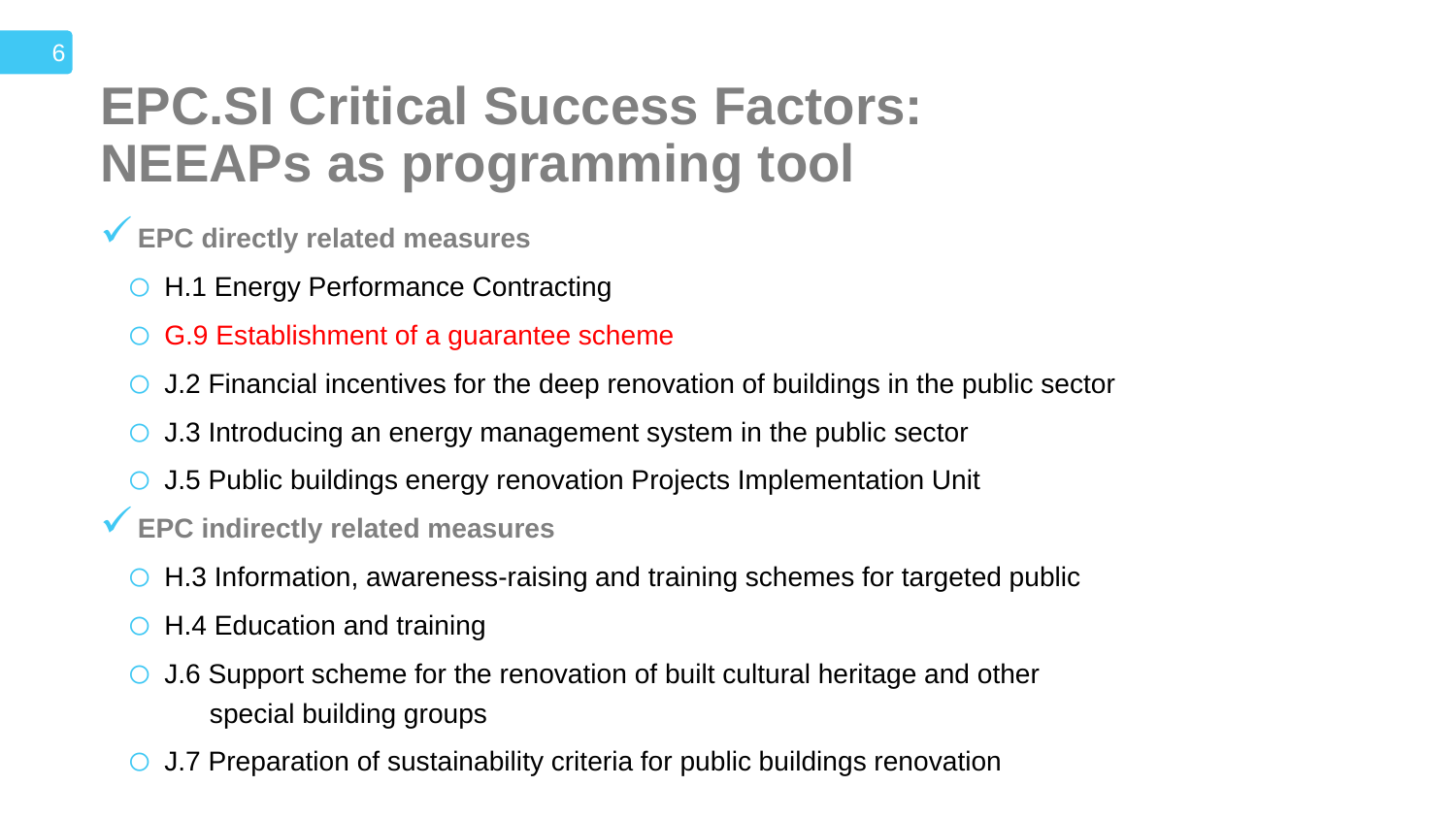### **EPC.SI Critical Success Factors: EPC Facilitators**

- **Local Energy Agencies (bottom-up EPC market development)**
- **European Local Energy Assistance (ELENA) – leverage factor of at least 20**
	- 1. ENERGY RENOVATION OF LJUBLJANA (EOL), EUR 1.1 million, January 2013 – December 2016
	- 2. ENERGY RENOVATION OF CITIES NOVO MESTO, CELJE, KRANJ (EOMO), EUR 1.8 million, January 2016 – December 2019
	- 3. PREPARATION AND MOBILISATION OF FINANCING FOR SUSTAINABLE ENERGY INVESTMENTS IN PRIMORSKA REGION MUNICIPALITIES (PM4PM), EUR 2.3 million, October 2016 – September 2019, 25 municipalities, 32 partners, 350 projects documents, projects pipeline EUR 54.0 million
	- 4. GOVERNMENT DEEP ENERGY RENOVATION (GOVDER), EUR 1.9 million, January 2018 – December 2020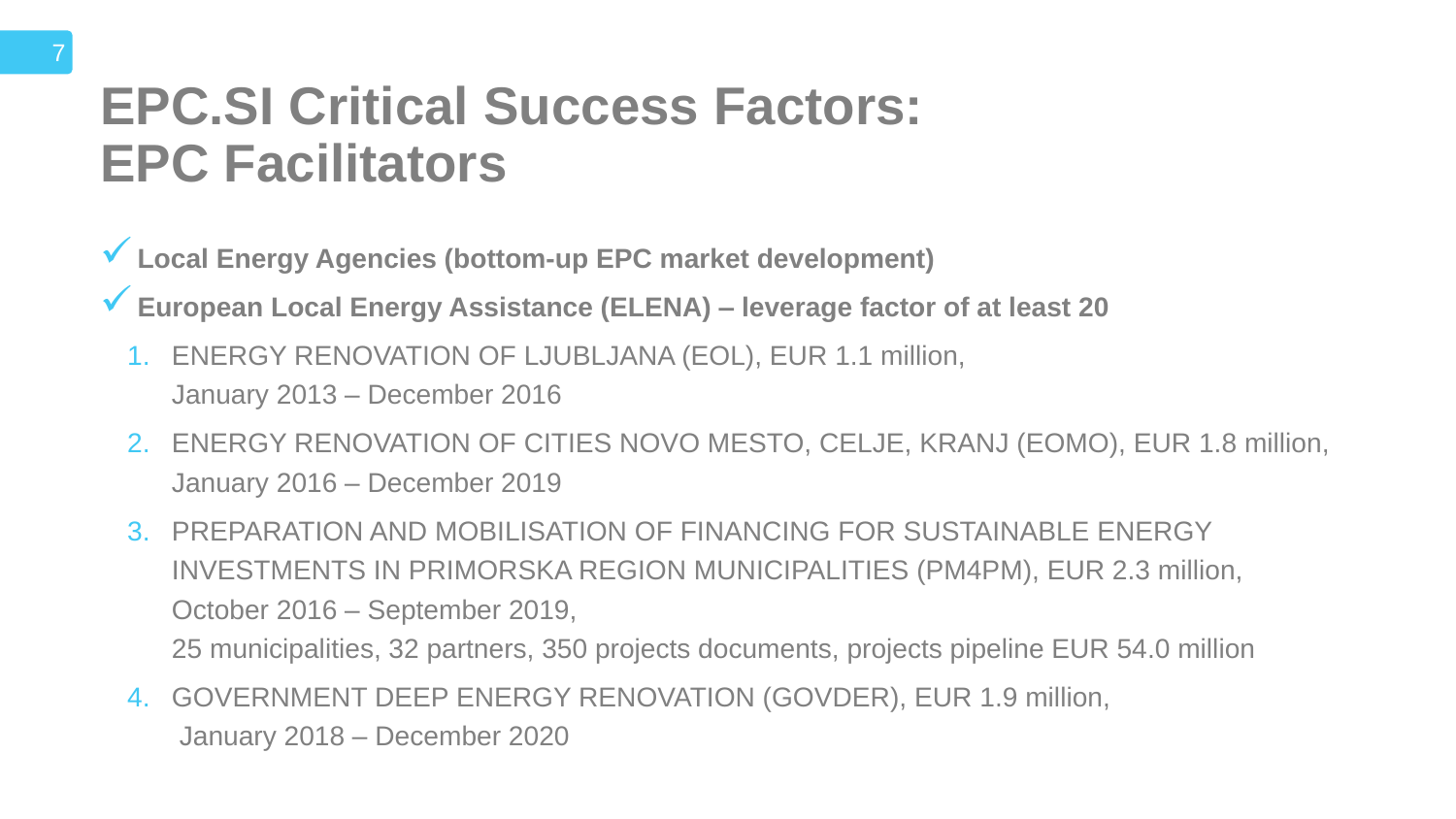### **EPC.SI Critical Success Factors: Standardisation**

Instructions for operation of intermediary bodies and beneficiaries implementing public buildings energy

- $\blacktriangledown$  Instructions and technical guidelines for energy renovation of public buildings
	- renovation programme
- Detailed guidelines for the public partners implementing public buildings energy renovation
- Call to public-private partnership promoters
- Decision on public-private partnership
- Concession act
- Call for tenders
- Model contract
- Model agreement
- **V** Reference book of eligible costs of public buildings energy renovation
	- Guidelines for energy renovation of built cultural heritage

<http://www.energetika-portal.si/podrocja/energetika/energetska-prenova-javnih-stavb/projektna-pisarna/>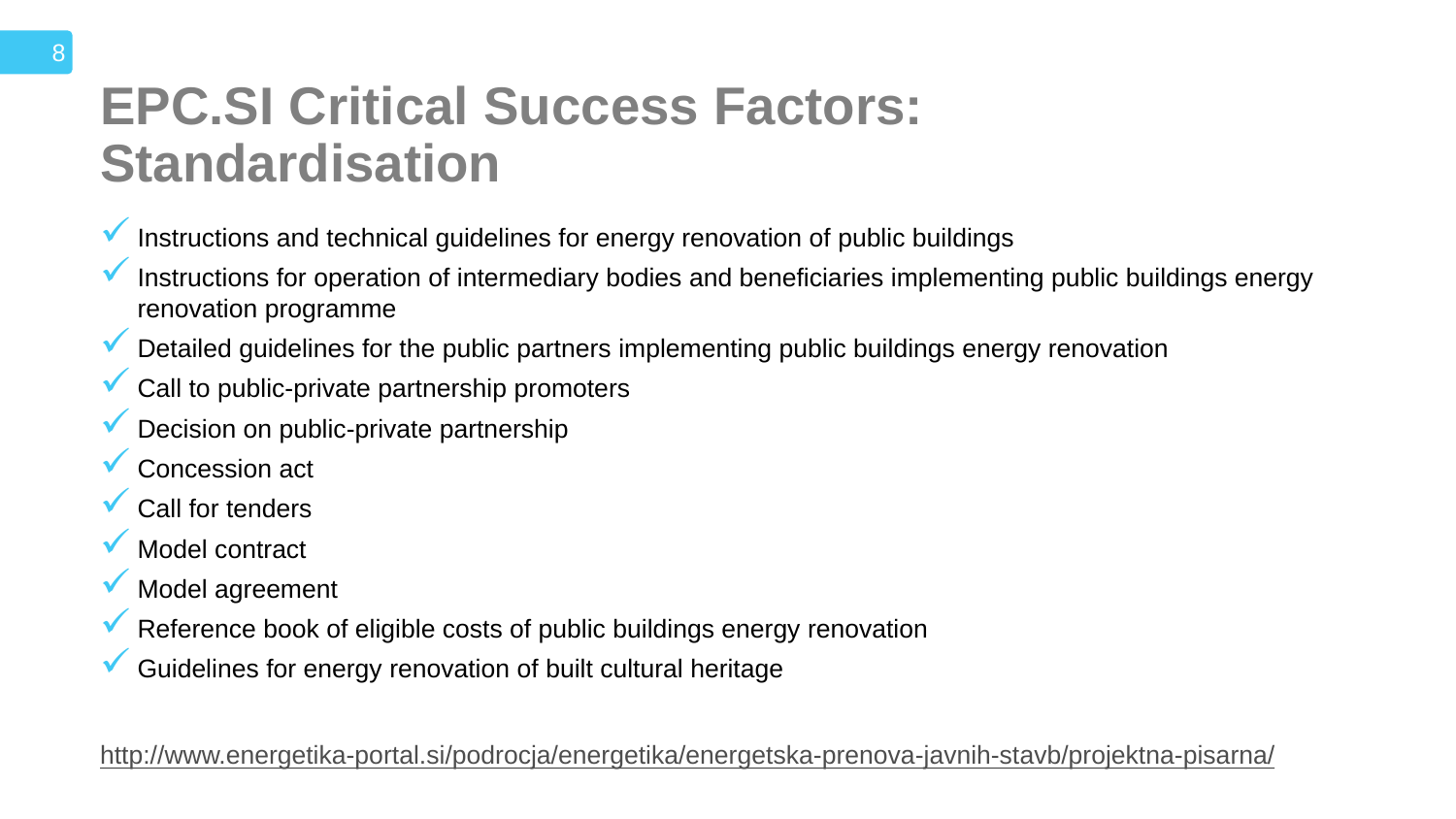### **EPC.SI Critical Success Factors: Financing**

- **National financing instruments in place**
	- o Cohesion grants to public bodies (blended)
	- o Energy efficiency loans to public bodies or ESCOs (SID Bank)
	- o(Equity and quasy equity, green bonds)
- **International financing instruments used**
	- oLoans to ESCOs
	- o ESCOs equity financing
	- o Forfeiting
	- o Bridge financing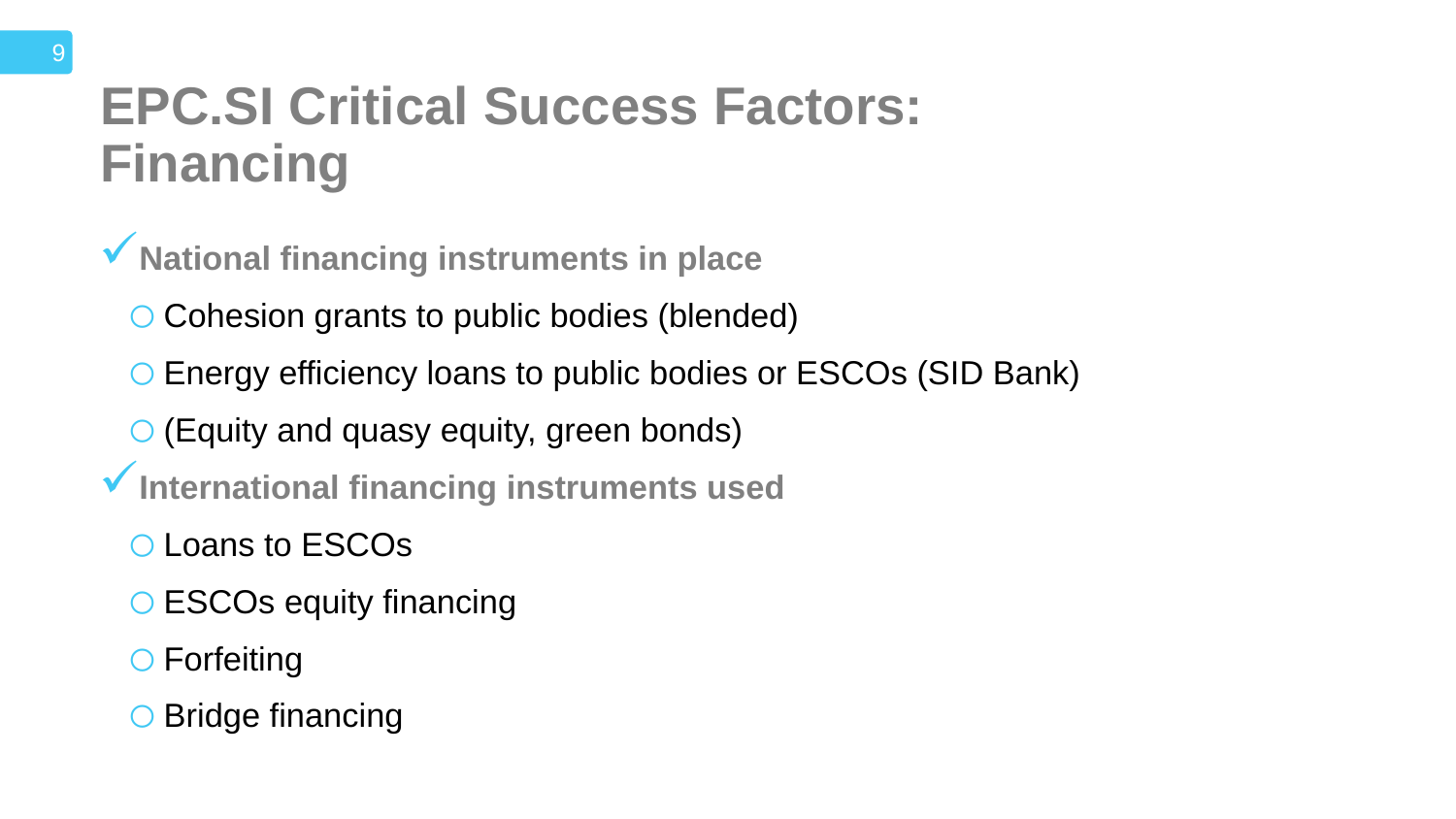### **EPC.SI Future Developments: Quality assurance scheme**

QC7

QC8

QC9

Comprehensible contractual stipulations for the definition of specific regulatory requirements



Communication between the EES provider and the client



The QualitEE project receives funding from the European Union's Horizon 2020 research and innovation programme under grant agreement No. 754017. The sole responsibility for the content of this presentation lies with the authors. It does not necessarily reflect the opinion of the European Union. Neither the EASME nor the European Commission are responsible for any use that may be made of the information contained therein.

Compliance with users' comfort requirements

Information and motivation of users

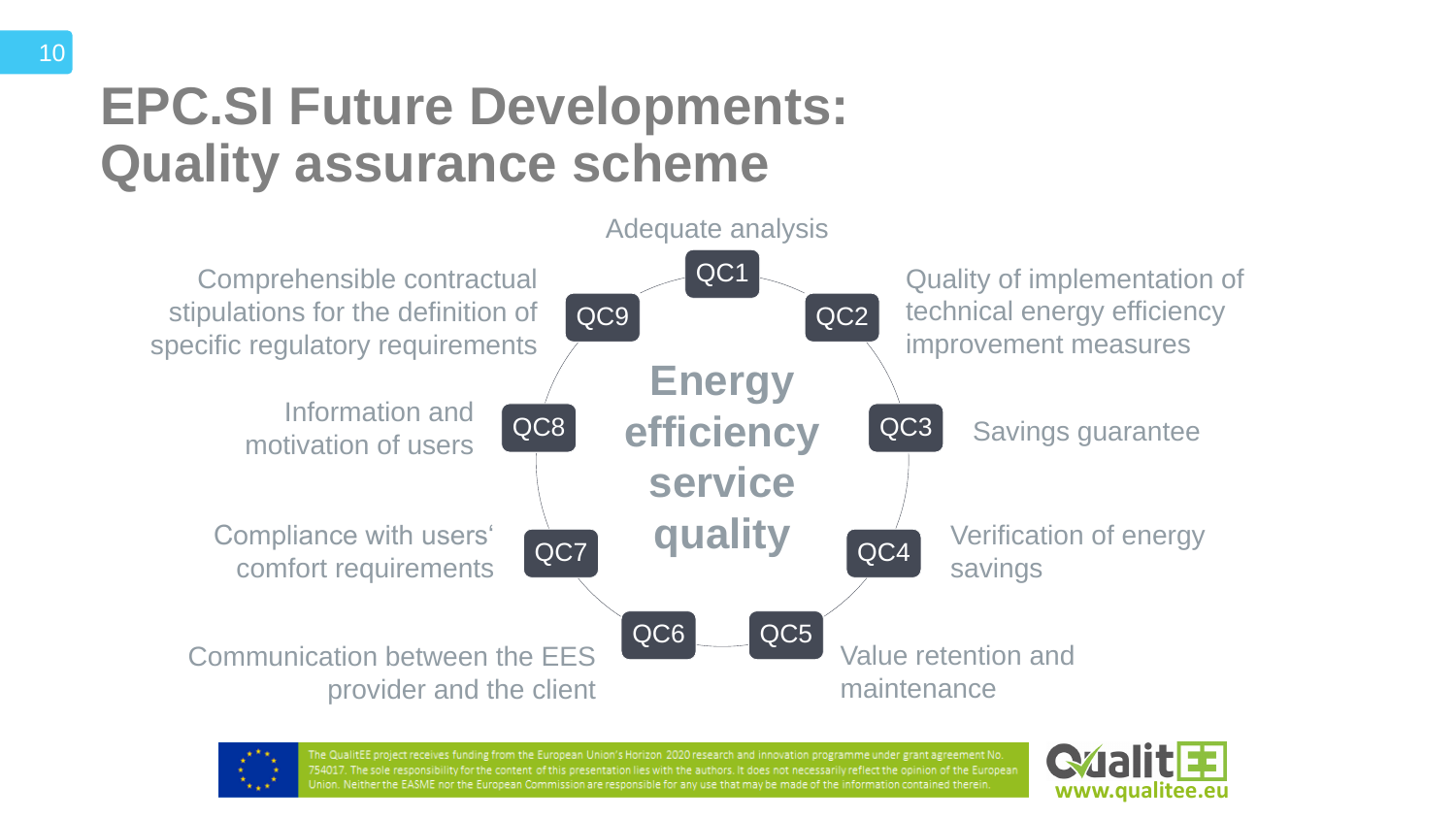### **EPC.SI Future Developments: Financing instruments**

**NEEAP – National Energy Efficiency Action Plan**

**LTRS – Long Term Renovation Strategy**

**OP ECP - Operational Programme for the Implementation of the EU Cohesion Policy**

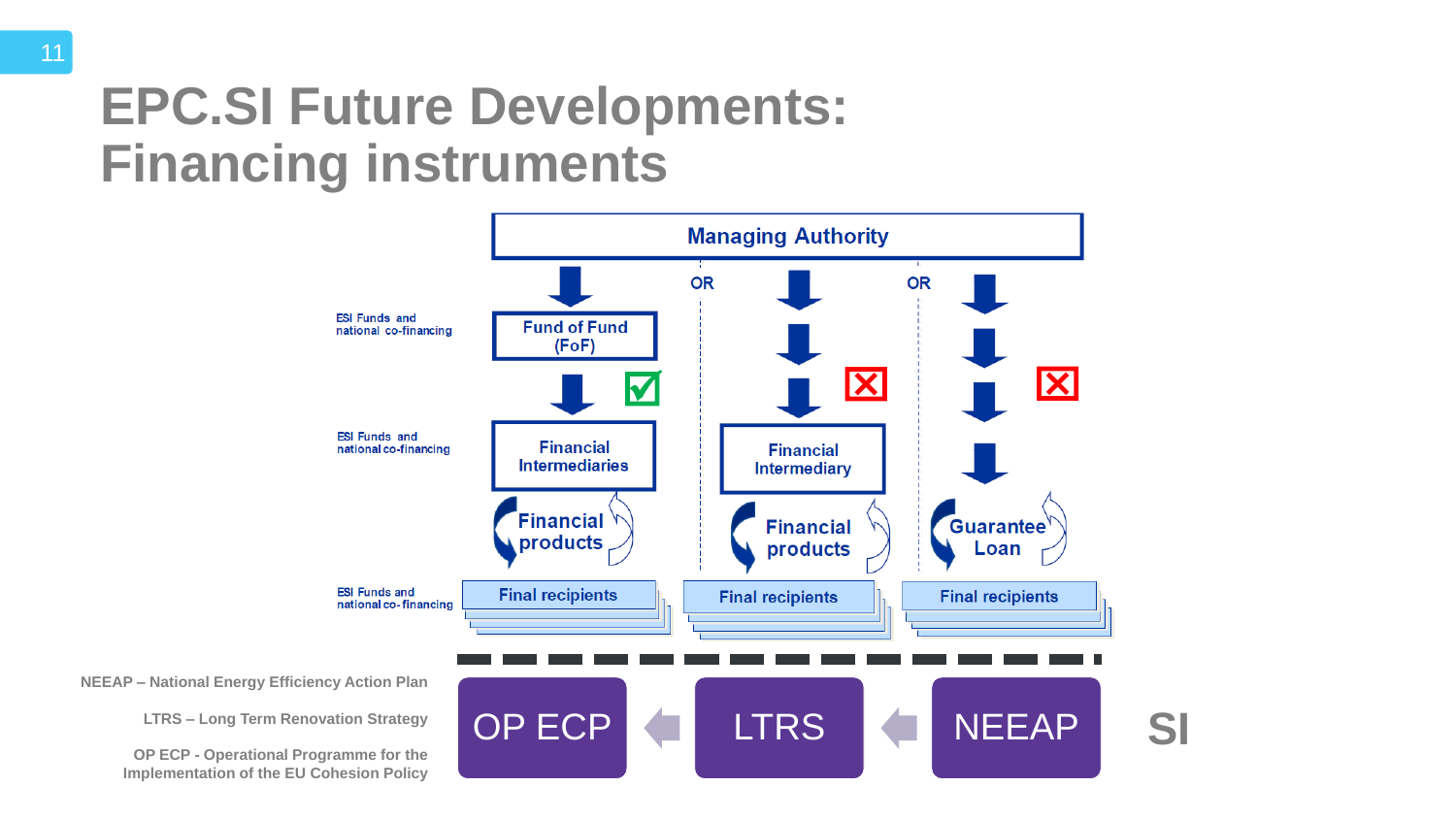### **EPC.SI Future Developments: EE Projects Facilitators Scheme/Platform**







#### The most important determinants of quality in EPC projects **www.guarantEE-project.eu**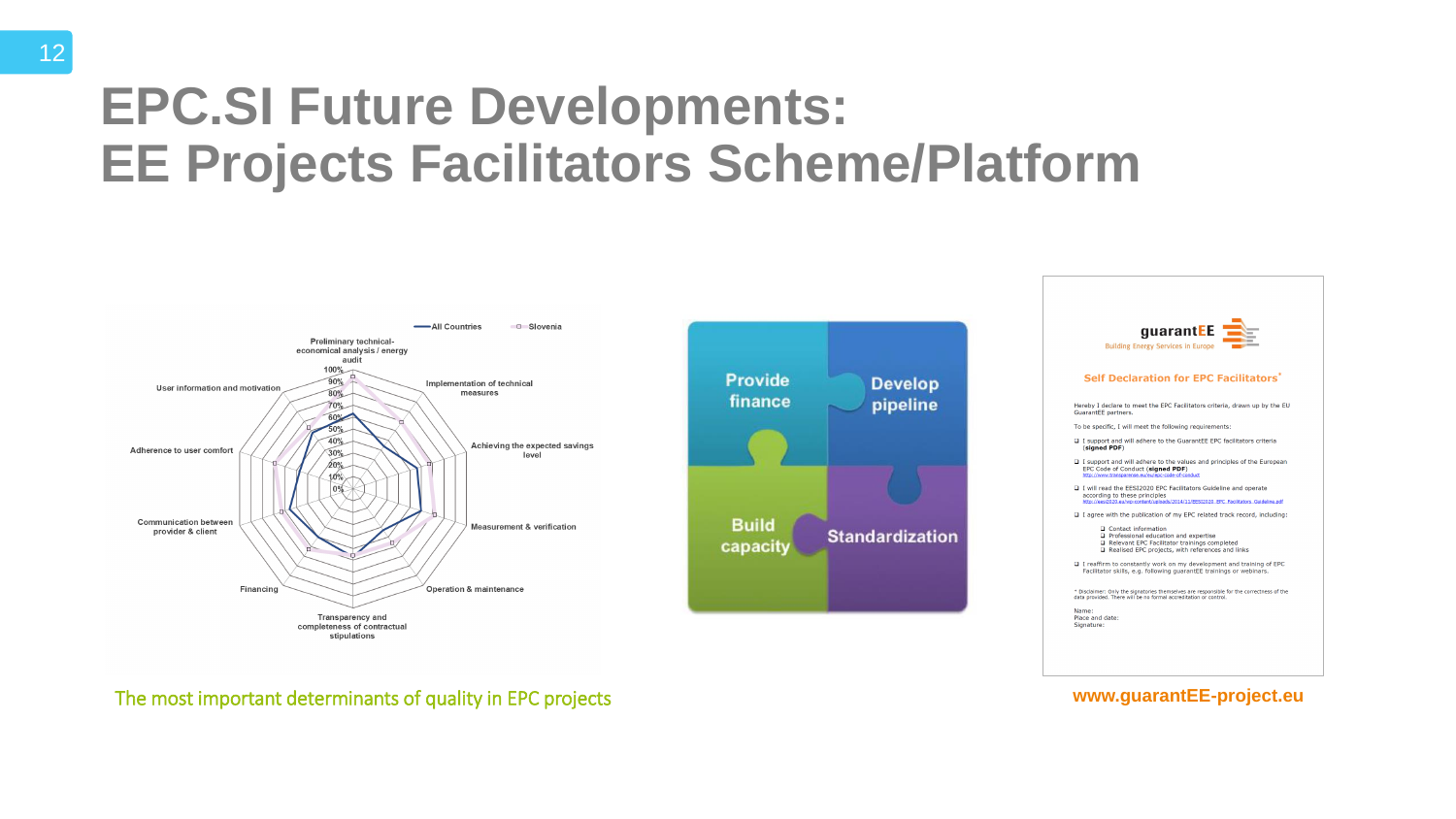### **European Energy Service Award (EESA) 2019: Best European Energy Service Project**

The public tender for the energy retrofit included 48 buildings, among them primary schools, sports centres and administrative buildings. 25 buildings were fully energy retrofitted, and 23 partly. Through proper insulation, energy efficiency measures, the introduction of energy management systems and remote control for monitoring, the City of Ljubljana achieved financial savings of €1 million per year and a total reduction in CO2 emissions of around 400,000 tons.



- 
- 
- 
- 

guarant  $EE =$ 

**BERLINER** *RETEIL* **ASSESSES** 

#### **European Energy Service Award 2019**

#### EOL1 - Energy Retrofit of **Public Buildings in City of Ljubljana**

**JUBL JANA** Zate

**Resalta** 

**PETROL** 

Energija za življenje

Consortium of companies Petrol and Resalta with the City of Ljubljana (COL)

#### **Description**

#### **Background | Initial Situation**

The public tender for the energy retrofit of the City of Ljubljana included 48 buildings: primary schools, kindergartens, libraries, cultural institutions, healthcare centres, sports centres and administrative buildings. The aim of the city was to improve energ efficiency in buildings and to decrease GHG emissions with minimal investment on its part and in accordance with the environmental policies of Ljubljana, the European Green Capital 2016. The project was implemented in accordance with Slovenian national legislation and EU Cohesion policy, with a total investment of 14.8 million €.

#### **Challenge**

Besides the large scale of the project that required coordination and careful scheduling in order to avoid disrupting public services and school terms, additional challenges were presented by the fact that multiple retrofitted buildings are part of Ljubljana's cultural heritage and required special care as well as permits and approval, as did objects where static reinforcement was necessary. Moreover, in order to ensure cohesion and state funds (40% of the budget for the 25 deep retrofitted buildings), the project had to provide for 25% of renewable energy sources in the energy share of the retrofitted buildings.

#### **Solution | Measures**

25 buildings were deeply energy retrofitted while 23 were partly retrofitted. To achieve the set energy saving objectives, the buildings needed proper insulation and 25% of energy should be provided from renewable sources. In both cases, the solutions implemented include heating, ventilation and cooling systems renovations,

#### **Key Results**

Energy savings: **Financial savings** Reduction of CO, em

8.245 MWh / year  $i$  million  $\in$  / year 2,956 t (around 150 ha of forest).

www.guarantee-project.er





lighting retrofits, the replacement of windows, doors and the renovation of facades and roof isolation. Each building was fitted with energy management systems including data collection, alarming systems, remote control for monitoring and system operation.

#### **Results**

By implementing the measures within the project, we became a model of good practice within Republic of Slovenia and European Union. Main results: satisfied users, who have the benefits of the Improved indoor comfort, achieved energy use reduction objectives and contribution to reduction of energy use pollution.

The consortium is continuing with retrofit of objects that will increase the effects. They are constantly following the objectives of sustainable development that will ensure that Ljubljana becomes an example of excellence concerning environmental, energy efficiency and sustainability issues.

| lenka Loose           | Phone: + 386   1 306 1107                |
|-----------------------|------------------------------------------|
|                       | E-Mail: alenka.loose@Bubllana.sl         |
| laženka Pospiš Perpar | Phone: +386   41 616 386                 |
|                       | E-Mail: blazenka.pospis-perpan@petrol.sl |
| atic Baškovc          | Phone: +386  59 035 200                  |
|                       | E-Mail: matic.baskovc@resalta.com        |
|                       |                                          |



#### **Energy retrofit of public buildings in the City of Ljubljana:**